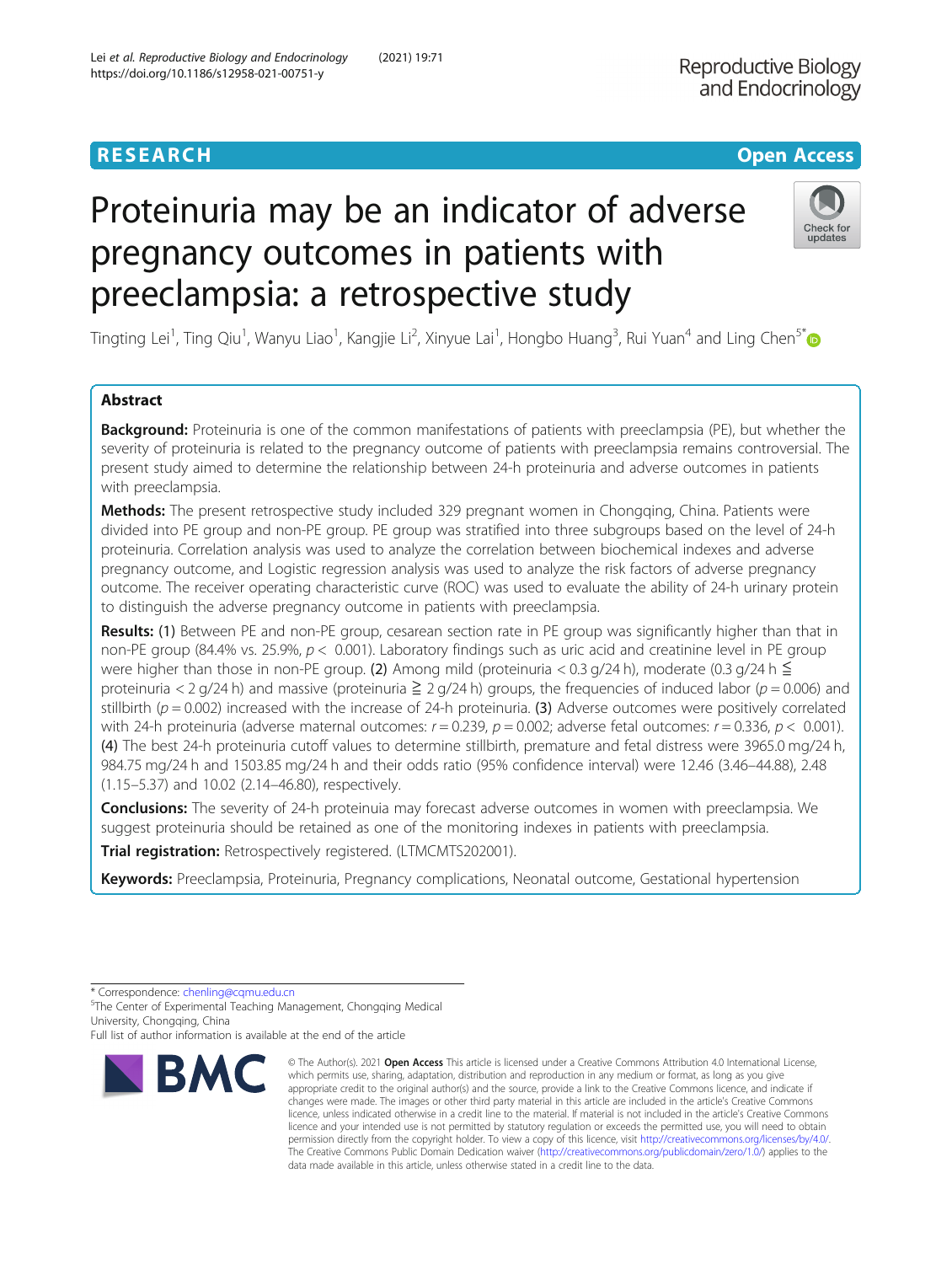## Background

Preeclampsia (PE), a kind of placental disease, is the most representative type of gestational hypertension. The incidence of preeclampsia accounts for 3–8% of all pregnancies, seriously affecting the health of mothers and babies [[1\]](#page-7-0). Pregnant women with preeclampsia are prone to organ system dysfunction, leading to various adverse pregnancy outcomes, such as retinopathy, impaired renal function, preterm delivery, fetal growth restriction (FGR), etc. But the risk factors of adverse pregnancy outcomes need to be further explored [\[2](#page-7-0)–[4](#page-7-0)]. A number of studies have shown that patients with preeclampsia should be wary of the occurrence of adverse pregnancy outcomes when massive proteinuria occurs  $[1, 3, 5]$  $[1, 3, 5]$  $[1, 3, 5]$  $[1, 3, 5]$  $[1, 3, 5]$  $[1, 3, 5]$  $[1, 3, 5]$ . In the past, the test of 24-h proteinuria was regarded as the gold standard for the diagnosis of preeclampsia in China [[6\]](#page-7-0). However, proteinuria is no longer necessary for diagnosis according to guidelines issued by the American College of Obstetrics and Gynecology (ACOG) in 2013 and 2019 [[7,](#page-7-0) [8](#page-7-0)]. In addition, many studies have suggested that the degree of proteinuria has nothing to do with the severity of preeclampsia, and there is no definite relationship between proteinuria and pregnancy outcome in patients with preeclampsia [[9,](#page-7-0) [10\]](#page-7-0). It can be seen that the role of proteinuria in the diagnosis and evaluation of preeclampsia is still controversial. In this study, we retrospectively analyzed the relationship between 24-h proteinuria and adverse pregnancy outcome in patients with preeclampsia, and explored whether the degree of proteinuria affected the adverse pregnancy outcome in order to provide evidence for clinical diagnosis and treatment of preeclampsia.

## Methods

## Data sources

In present study, we retrospectively reviewed the clinical records of 329 pregnant women during January 2015 to July 2020 in Chongqing, China. There were 275 pregnant women diagnosed as preeclampsia and the other 54 pregnant women without preeclampsia were examined by obstetrics in the same period.

### Design

We stratified 329 pregnant women into PE group (pregnant women with preeclampsia,  $n = 275$ ) and non-PE group (pregnant women without preeclampsia,  $n = 54$ ). The clinical records of pregnant women at the time of admission and delivery were reviewed, including age, birth history, gestational weeks, mode of delivery, SBP, DBP, laboratory indexes (alanine aminotransferase, ALT; aspartate aminotransferase, AST; serum albumin, uric acid and creatinine.), adverse maternal outcomes, adverse fetal outcomes and other information.

## PE group

(1) Inclusion criteria: ① All pregnant women meet the diagnostic criteria of preeclampsia. ② Singleton pregnancy. ③ There was no history of primary hypertension, nephropathy and diabetes. ④ The information was complete, including the detection of proteinuria.

(2) Exclusion criteria: ① Multiple pregnancies. ② Patients with primary hypertension, nephropathy and diabetes mellitus. ③ No delivery record due to spontaneous discharge or loss of follow-up. ④ Patients with incomplete laboratory and auxiliary examination data.

(3) Diagnostic criteria of preeclampsia: the diagnostic criteria of preeclampsia refers to the guidelines for diagnosis and treatment of hypertensive disorder in preg-nancy (2015 Edition) [\[11\]](#page-7-0): Systolic blood pressure (SBP) ≧ 140 mmHg and (or) diastolic blood pressure (DBP) ≧ 90 mmHg after 20 weeks of gestation in a woman with a previously normal blood pressure, accompanied by any of the following: proteinuria ≥ 0.3 g per 24-h collection, or protein/creatinine  $\geq$  0.3, or dipstick reading  $\geq$  1+ (methods of examination when urine protein quantification is not possible), or in the absence of proteinuria, new-onset hypertension with the disorder in any one of the following organ or system: heart, lung, liver, kidney and other important organs, or abnormal changes in the blood system, digestive system, nervous system, placental fetal involvement and so on.

(4) Based on the 24-h proteinuria excretion, the PE group was divided into three subgroups: A: mild group, 24-h proteinuria < 0.3 g; B: moderate group, 24-h proteinuria 0.3 ~ 2 g; C: massive group, 24-h proteinuria ≧ 2 g.

## Non-PE group

(1) Inclusion criteria: ① Patients with non-gestational hypertension and non-preeclampsia. ② Without proteinuria. ③ Singleton pregnancy. ④ The information was complete, including the detection of proteinuria.

(2) Exclusion criteria: ① Multiple pregnancy. ② Patients with primary hypertension, nephropathy and diabetes mellitus. ③ Those who have no delivery record due to spontaneous discharge or loss of follow-up. ④ The data of laboratory and auxiliary inspection are incomplete.

## The definition of adverse pregnancy outcomes [[10](#page-7-0)]

Adverse pregnancy outcomes are referred to severe complications threaten the life of pregnant women or fetus in patients with preeclampsia. Any of the following is defined as an adverse pregnancy outcome: (1) Adverse maternal outcome: Organ dysfunction (kidney, liver or heart failure), eclampsia, HELLP syndrome, hypoproteinemia, pleural or peritoneal effusion or pericardial effusion, oligohydramnios, placental abruption, maternal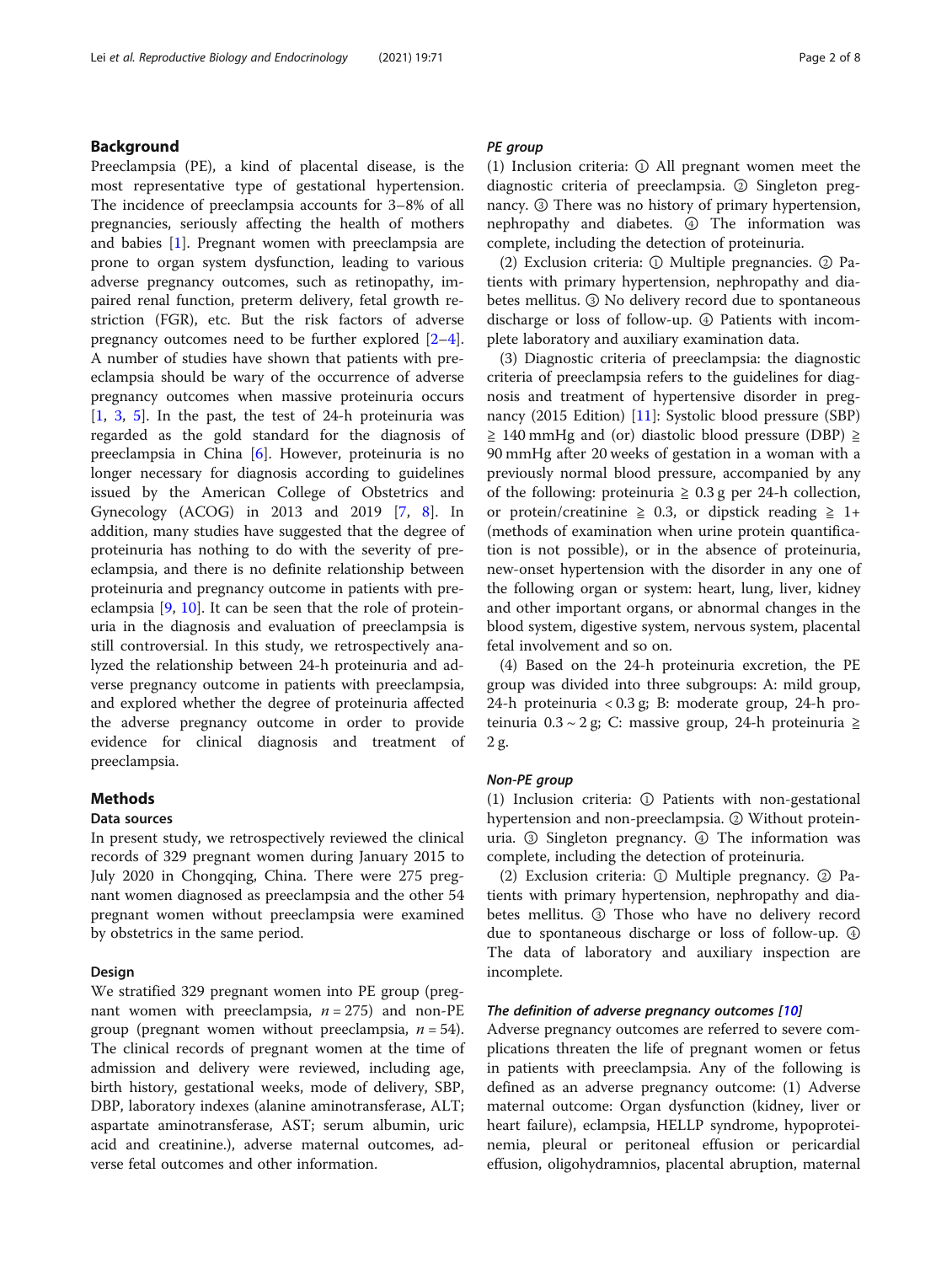death, retinal disease, disseminated intravascular coagulation (DIC), postpartum hemorrhage. (2) Adverse fetal outcomes: fetal death, stillbirh, low birth weight, preterm delivery(<37 week), induced labor, fetal growth restriction (FGR), fetal distress, neonatal asphyxia, neonatal hypoxic encephalopathy, fetal malformation.

## Statistical analyses

The statistical analyses were performed by the statistical software SPSS24.0. Counting variables were expressed by frequency and analyzed by chi-square test; continuous variables were expressed by Xbar  $\pm$  s and analyzed by  $T$ test. Correlation analysis was used to analyze the correlation between biochemical indexes and adverse pregnancy outcome, and Logistic regression analysis was used to analyze the risk factors of adverse pregnancy outcome. The receiver operating characteristic curve (ROC) was used to evaluate the ability of 24-h proteinuria to distinguish the adverse pregnancy outcome in patients with preeclampsia. The difference was statistically significant ( $P < 0.05$ ).

## Results

### Characteristics of included patients

Table 1 shows clinical characteristics of the 329 pregnant women. Among patients with PE, 170 patients measured

| <b>Table 1</b> Characteristics of included women |
|--------------------------------------------------|
|--------------------------------------------------|

24-h proteinuria, and we divided them into 3 groups according to the degree of 24-h proteinuria (A vs. B vs. C). Group A was defined as proteinuria  $< 0.3$  g/24 h (*n* = 53, mean 24-h proteinuria =  $136.27 \pm 89.39$  mg/24 h), group B was defined as 0.3 to  $2 g/24 h$  ( $n = 64$ , mean 24-h proteinuria =  $884.29 \pm 538.33$  mg/24 h) and group C was defined as proteinuria excretion exceeding 2 g in 24 h ( $n = 53$ , mean 24-h proteinuria =  $6246.13 \pm 5099.54$  mg/24 h).

Between non-PE and PE groups, the maternal age and cesarean section rate were higher in PE group than those in non-PE group ( $p < 0.001$ ). Laboratory findings such as SBP and DBP at admission, ALT, AST, uric acid and creatinine level in PE group were higher than those in non-PE group ( $p < 0.001$ ), the albumin level was lower than that of non-PE group ( $P < 0.001$ ).

Among three subgroups, C group had a shortest gestational week at delivery ( $p < 0.001$ ). Laboratory findings such as SBP, DBP, uric acid and creatinine were found higher in C group than those in A and B group ( $p < 0.001$ ). However, other clinical characteristics such as age, birth history, mode of delivery were similar in three groups.

## Comparison of adverse pregnancy outcomes in pregnant women

Table [2](#page-3-0) shows the adverse maternal outcomes. The incidence of adverse maternal outcome in PE group (92/

|                                 | Subgroups <sup>a</sup><br>Non-PE<br>PE<br>p value |                     |         |                    |                               |                                 |         |
|---------------------------------|---------------------------------------------------|---------------------|---------|--------------------|-------------------------------|---------------------------------|---------|
|                                 |                                                   |                     |         | A                  | B                             | C                               |         |
| Number                          | 54                                                | 275                 |         | 53                 | 64                            | 53                              |         |
| <b>Clinical characteristics</b> |                                                   |                     |         |                    |                               |                                 |         |
| Mean age (years)                | $27.61 \pm 4.52$                                  | $30.16 \pm 5.53$    | < 0.001 | $31.70 \pm 5.51$   | $30.27 \pm 6.00$              | $31.28 \pm 5.12$                | 0.180   |
| Gestation week (weeks)          | $37.96 \pm 3.71$                                  | $36.65 \pm 3.68$    | 0.012   | $37.19 \pm 2.20$   | $37.31 \pm 2.87$              | $34.53 \pm 4.19^{ab}$           | < 0.001 |
| Primipara (%)                   | 35 (64.8)                                         | 146 (53.1)          | 0.113   | 25(47.2)           | 38(59.4)                      | 27(50.9)                        | 0.395   |
| Multipara (%)                   | 19 (35.2)                                         | 129 (46.9)          |         | 28 (52.8)          | 26(40.6)                      | 26 (49.1)                       |         |
| Mode of delivery                |                                                   |                     |         |                    |                               |                                 |         |
| Spontaneously (%)               | 38 (70.4)                                         | 24 (8.7)            | < 0.001 | 6(13)              | 1(1.7)                        | 1(2.4)                          | 0.038   |
| Caesarean section (%)           | 14 (29.6)                                         | 232 (91.3)          |         | 46 (87)            | 59 (98.3)                     | 42 (97.6)                       |         |
| <b>Laboratory findings</b>      |                                                   |                     |         |                    |                               |                                 |         |
| SBP (mmHg)                      | $113.46 \pm 9.67$                                 | $146.34 \pm 18.24$  | < 0.001 | $140.76 \pm 14.23$ | $143.67 \pm 17.72$            | $155.40 \pm 19.53^{ab}$         | < 0.001 |
| DBP (mmHg)                      | $70.5 \pm 8.53$                                   | $95.44 \pm 13.68$   | < 0.001 | $91.30 \pm 9.83$   | $93.60 \pm 13.10$             | $104.15 \pm 14.42^{ab}$         | < 0.001 |
| ALT (U/L)                       | $14.58 \pm 13.34$                                 | $34.59 \pm 64.46$   | < 0.001 | $37.79 \pm 93.46$  | $24.51 \pm 25.83$             | $43.62 \pm 78.85$               | 0.055   |
| AST (U/L)                       | $18.37 \pm 6.89$                                  | $35.82 \pm 49.85$   | < 0.001 | $35.70 \pm 67.53$  | $30.01 \pm 40.16$             | $43.63 \pm 64.72$               | 0.191   |
| Albumin (g/L)                   | $37.44 \pm 4.55$                                  | $34.15 \pm 4.92$    | < 0.001 | $36.63 \pm 3.62$   | $34.23 \pm 4.38$ <sup>a</sup> | $31.38 \pm 4.52^{ab}$           | < 0.001 |
| Uric acid (µmol/L)              | $315.72 \pm 67.35$                                | $424.38 \pm 108.67$ | < 0.001 | $352.09 \pm 82.85$ | $419.66 \pm 119.40^a$         | 460.14 $\pm$ 99.80 <sup>a</sup> | < 0.001 |
| Creatinine (µmol/L)             | $45.22 \pm 6.23$                                  | $62.53 \pm 46.85$   | < 0.001 | $46.44 \pm 8.46$   | $58.53 \pm 18.95$             | $72.52 \pm 41.09^{ab}$          | < 0.001 |
| Proteinuria (mg/24 h)           |                                                   |                     |         | $136.27 \pm 89.39$ | $884.29 \pm 538.33$           | $6246.13 \pm 5099.54^{ab}$      | < 0.001 |

ALT Alanine aminotransferasem, AST Aspartate aminotransferase, DBP Diastolic Blood Pressure; SBP: Systolic Blood Pressure; a: compared with A group,  $p < 0.05$ ; b: compared with B group,  $p < 0.05$ 

Subgroups<sup>a</sup>: A: 24-h urinary protein < 0.3 g; B:24-h urinary protein 0.3 ~ 2 g; C:24-h urinary protein  $\geq 2$  g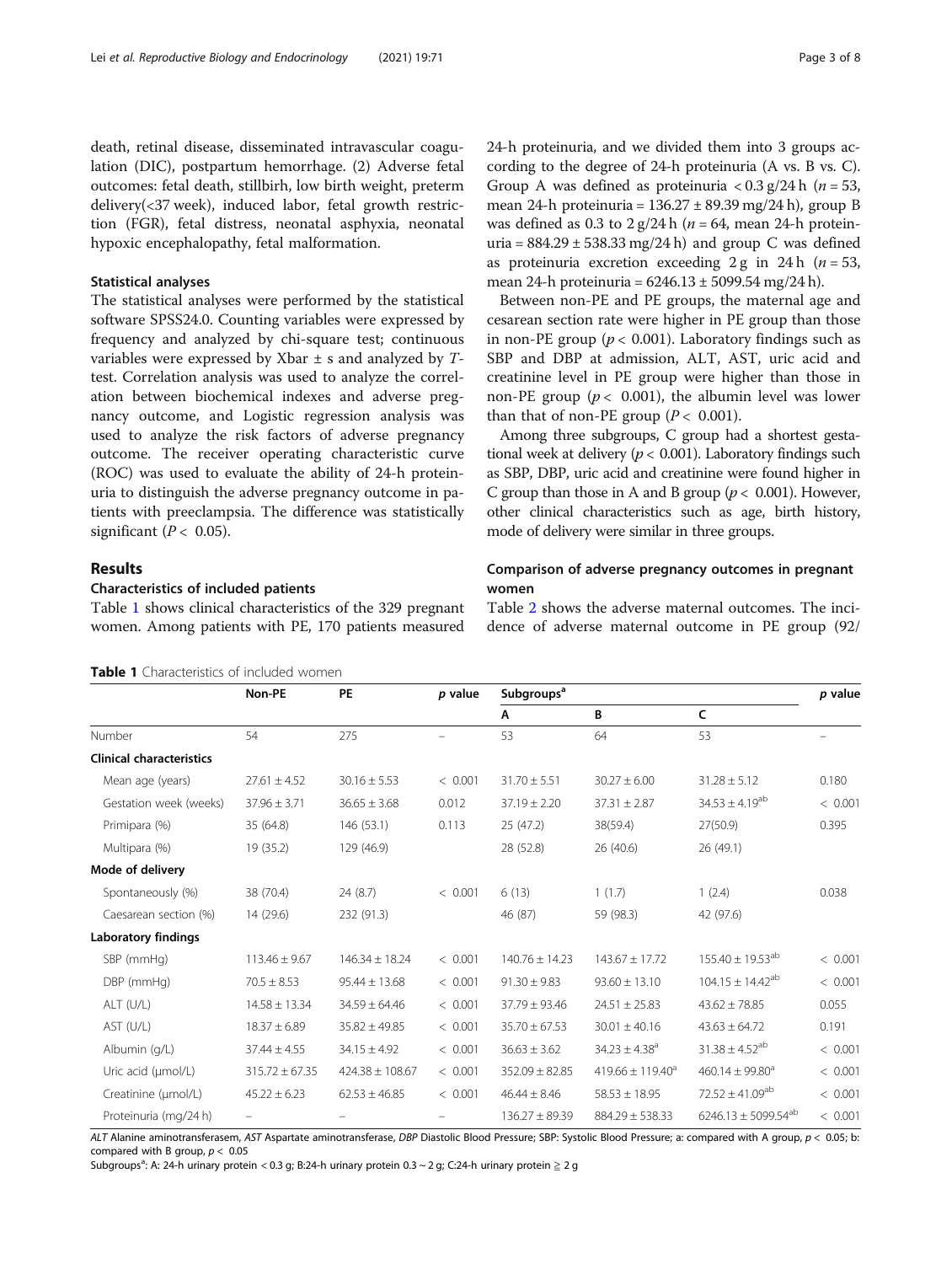|                                    | Non-PE    | PE         | p value | Subgroupsb   |              |           | р       |
|------------------------------------|-----------|------------|---------|--------------|--------------|-----------|---------|
|                                    |           |            |         | Α            | В            | C         | value   |
| Number <sup>a</sup>                | 54        | 275        |         | 53           | 64           | 53        |         |
| Mode of delivery                   |           |            |         |              |              |           |         |
| Spontaneously (%)                  | 38 (70.4) | 24(8.7)    | < 0.001 | 6(11.3)      | 1(1.7)       | 1(5.7)    | 0.038   |
| Caesarean section (%)              | 14(25.9)  | 232 (84.4) |         | 46 (86.8)    | 59 (92.2)    | 42 (79.2) |         |
| Adverse maternal outcomes (%)      | 2(3.7)    | 92 (33.5)  | < 0.001 | 11(21)       | 21 (32.8)    | 26 (49.1) | 0.009   |
| Retinal disease (%)                | 0         | 19 (6.9)   | 0.047   | 1(1.9)       | 2(3.1)       | 3(5.7)    | 0.561   |
| Hypoproteinemia (%)                | 1(1.9)    | 44 (16)    | 0.006   | 3(5.7)       | 8(12.5)      | 19 (35.8) | < 0.001 |
| Organ dysfunction <sup>c</sup> (%) | 0         | 20(7.3)    | 0.041   | 3(5.7)       | $\circ$      | 7(13.2)   | 0.010   |
| Placental abruption (%)            | $\Omega$  | 10(3.6)    | 0.155   | 1(1.9)       | 3(4.7)       | 1(1.9)    | 0.578   |
| Oligohydramnios (%)                | 0         | 29 (10.6)  | 0.012   | 6(11.3)      | 8(12.5)      | 3(11.3)   | 0.437   |
| Effusion <sup>d</sup> (%)          | 0         | 2(0.7)     | 0.53    | 0            | $\mathbf{0}$ | 1(1.9)    | 0.329   |
| Eclampsia (%)                      | 0         | 1(0.4)     | 0.657   | $\mathbf{0}$ | $\circ$      | $\circ$   |         |
| Postpartum hemorrhage (%)          | 2(3.7)    | 3(1)       | 0.151   | $\mathbf{0}$ | 1(1.7)       | $\circ$   | 0.435   |
| DIC(%)                             | 0         | 2(0.7)     | 0.53    | $\mathbf{0}$ | $\Omega$     | $\circ$   | -       |
| Hemorrhagic anemia (%)             | 1(1.9)    | 6(2.2)     | 0.878   | $\mathbf{0}$ | $\Omega$     | 1(1.9)    | 0.329   |
| Maternal death (%)                 | 0         | 1(0.4)     | 0.657   | $\mathbf{0}$ | 0            | $\circ$   |         |

#### <span id="page-3-0"></span>Table 2 Comparison of adverse maternal complications

Number<sup>a</sup>: The number of multiple adverse pregnancy outcomes was counted according to the types of adverse pregnancy outcomes

Subgroups<sup>b</sup>: A: 24-h urinary protein < 0.3 g; B:24-h urinary protein 0.3 ~ 2 g; C:24-h urinary protein  $\geq 2$  g

Organ dysfunction<sup>c</sup>: renal dysfunction, hepatic dysfunction or cardiac insufficiency

Effusion<sup>d</sup>: including pleural or peritoneal effusion or pericardial effusion

275, 33.5%) was more than that in non-PE group (2/54, 3.7%),  $(P < 0.001)$ . Compared with non-PE group, PE group had a higher incidence of hypoproteinemia ( $p =$ 0.006), organ dysfunction ( $p = 0.041$ ), retinal disease ( $p =$ 0.047). Other adverse maternal outcomes such as pleural and peritoneal effusion, eclampsia, DIC, postpartum hemorrhage, placental abruption and maternal death had no significant difference between two groups ( $p > 0.05$ ).

In PE subgroups, the incidence of hypoproteinemia, organ dysfunction were significantly different among three groups (A: 5.7%; B: 12.5%; C: 35.8%;  $p < 0.001$  for hypoproteinemia; A: 5.7%; B: 0%; C: 13.2%;  $p = 0.010$  for organ dysfunction). No significant differences were observed in other maternal complications, such as placental abruption, retinal disease. No pregnant women died in the three groups.

#### Comparison of adverse fetal outcomes among groups

Adverse fetal outcomes are shown in Table [3.](#page-4-0) The frequencies of adverse fetal outcomes were different in five groups (non-PE group: 24.1% vs. PE group: 45.1%,  $p =$ 0.004; group A: 30.2% vs. group B: 30.0% vs. group C: 67.9%,  $p < 0.001$ ).

Between non-PE and PE group, PE group had higher frequencies in premature ( $p = 0.010$ ), FGA ( $p = 0.024$ ), low birth weight ( $p = 0.014$ ), and oligohydramnios ( $p =$ 0.012). Among another three subgroups, the rate of induced labour ( $p = 0.006$ ), premature ( $p = 0.009$ ), stillbirth

 $(p = 0.001)$  and birth weight  $(p = 0.001)$  have significant difference. Though the incidence of these adverse outcomes didn't increased with 24-h proteinuria degree, group C seemed to be more likely to develop into adverse fetal outcomes.

## Multivariate logistic regression analysis of related predictors and adverse pregnancy outcomes

In order to further determine the impact of proteinuria and other factors on pregnancy outcomes in patients with PE, a correlation test and binary logistics regression analysis were used to analyze parameters which got significance in the univariate analysis. Albumin, uric acid, creatinine, gestational weeks and proteinuria were associated with adverse maternal outcomes in PE patients (albumin:  $r = -0.405$ ,  $p < 0.001$ ; uric acid:  $r = 0.304$ ,  $p < 0.001$ ; creatinine  $r = 0.235$ ,  $p = 0.003$ ; gestational weeks:  $r = -0.236$ ,  $p = 0.003$ ; proteinuria:  $r = 0.239$ ,  $p =$ 0.002). The factors highly related to the adverse fetal outcome were gestational weeks ( $r = -0.463$ ,  $p < 0.001$ ) and proteinuria ( $r = 0.336$ ,  $p < 0.001$ ). Incorporate meaningful indicators of correlation analysis into multivariate logistic analysis, as shown in Table [4](#page-4-0), the predictive indicators with statistically significant differences obtained by multivariate regression analysis were albumin, urine acid. Proteinuria was negatively correlated with gestational week  $(r = -0.309, p < 0.001)$  and albumin  $(r = -0.360,$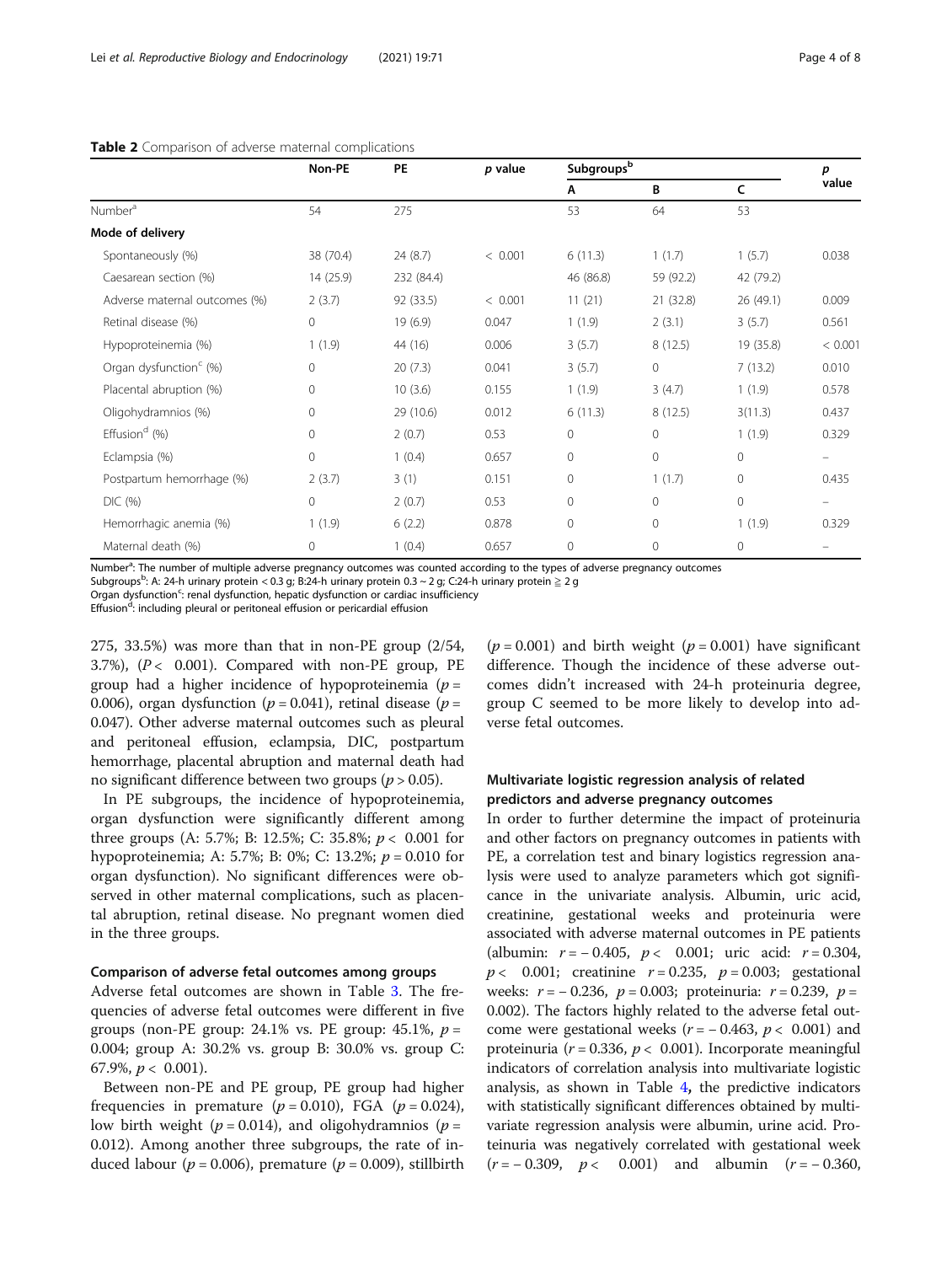|                                     | Non-PE           | <b>PE</b>            | p<br>value | Subgroups <sup>c</sup> |                      |                  |         |
|-------------------------------------|------------------|----------------------|------------|------------------------|----------------------|------------------|---------|
|                                     |                  |                      |            | A                      | B                    | C                | value   |
| Number <sup>a</sup>                 | 54               | 275                  | -          | 53                     | 64                   | 53               |         |
| Adverse fetal outcomes (%)          | 13 (24.1)        | 124(45.1)            | 0.004      | 16(30.2)               | 19 (30.0)            | 36 (67.9)        | < 0.001 |
| Induced labour (%)                  | 2(3.7)           | 19 (6.9)             | 0.378      | 1(1.9)                 | 4(6.2)               | 10 (18.9)        | 0.006   |
| Premature (< 37 week)               | 3(5.6)           | 56 (20.4)            | 0.010      | 15 (28.3)              | 7(10.9)              | 18 (34.0)        | 0.009   |
| FGR (%)                             | $\mathbf 0$      | 24(8.7)              | 0.024      | 3(5.7)                 | 5(7.8)               | 6(11.3)          | 0.563   |
| Low birth weight <sup>b</sup> (%)   | $\mathbf 0$      | 28 (10.2)            | 0.014      | 6(11.3)                | 4(6.2)               | 4(7.5)           | 0.596   |
| Oligohydramnios (%)                 | $\mathbf 0$      | 29 (10.5)            | 0.012      | 6(11.3)                | 8(12.5)              | 3(5.7)           | 0.437   |
| Stillbirth (%)                      | 1(1.9)           | 16(5.8)              | 0.229      | $\Omega$               | 3(4.7)               | 9(17.0)          | 0.002   |
| Neonatal asphyxia (%)               | $\mathbf 0$      | 10(3.6)              | 0.155      | $\overline{0}$         | 2(3.1)               | 3(5.7)           | 0.225   |
| Neonatal hypoxic encephalopathy (%) | (1.9)            | 1(0.4)               | 0.198      | $\Omega$               | $\Omega$             | 1(1.9)           | 0.329   |
| Fetal malformation (%)              | 2(3.7)           | 2(0.7)               | 0.068      | 1(1.9)                 | 0                    | 1(1.9)           | 0.043   |
| Fetal distress (%)                  | 4(7.4)           | 23 (8.4)             | 0.815      | 1(1.9)                 | 4(6.3)               | 5(9.4)           | 0.253   |
| Birth weight (g)                    | 3157.46 ± 494.72 | $2878.16 \pm 709.86$ | 0.008      | $2872.02 \pm 559.15$   | $3010.25 \pm 607.36$ | 2444.76 ± 871.95 | 0.001   |

## <span id="page-4-0"></span>Table 3 Comparison of adverse fetal outcomes

Number<sup>a</sup>: The number of multiple adverse pregnancy outcomes was counted according to the types of adverse pregnancy outcomes

Low birth weight<sup>b</sup>: including light for date infant and premature low birth weight infants, FGR Fetal Growth Restriction; Subgroups<sup>c</sup>: A: 24-h urinary protein < 0.3 g B:24-h urinary protein 0.3 ~ 2 g; C:24-h urinary protein  $\geq 2$  g

 $p < 0.001$ ), suggesting that 24-h proteinuria may have an indirect predictive value for adverse outcomes.

## The best 24-h proteinuria cutoff in preeclampsia to determine adverse outcomes

While studying the relationship between 24-h proteinuria and adverse outcomes in women with preeclampsia, we found there were differences in the incidence of hypoalbuminemia, organ dysfunction, premature delivery and stillbirth in different level of 24-h proteinuria, so we explore the potential diagnostic value of 24-h proteinuria to predict adverse outcomes. Figure [1](#page-5-0) (1a to 1b) showed the best 24-h proteinuria cutoff based on ROC curves. The cutoff values to determine stillbirth, premature and

**Table 4** Multivariate logistic model predicting adverse outcomes of preeclampsia

|                           | В        | <b>Standard deviation</b> | <b>WALD</b> | Sig.  | OR (95Cl%)             |
|---------------------------|----------|---------------------------|-------------|-------|------------------------|
| Adverse maternal outcomes |          |                           |             |       |                        |
| Constant                  | 5.871    | 2.955                     | 3.946       | 0.047 | 354.479                |
| Albumin                   | $-0.157$ | 0.052                     | 9.163       | 0.002 | 0.855 (0.773-0.946)    |
| Urin acid                 | 0.004    | 0.002                     | 3.978       | 0.046 | 1.004 (1.000-1.009)    |
| Proteinuria               | 0.000    | 0.000                     | 0.178       | 0.673 | 1.000 (1.000-1.000)    |
| Creatinine                | $-0.002$ | 0.009                     | 0.040       | 0.841 | 0.998 (0.980-1.016)    |
| Gestational week          | $-0.079$ | 0.056                     | 1.956       | 0.162 | $0.924(0.828 - 1.032)$ |
| Adverse fetal outcomes    |          |                           |             |       |                        |
| Constant                  | 9.087    | 4.186                     | 4.713       | 0.030 | 8842.119               |
| Primipara                 | $-0.163$ | 0.452                     | 0.129       | 0.719 | $0.850(0.351 - 2.061)$ |
| Gestational week          | $-0.111$ | 0.066                     | 2.854       | 0.091 | $0.895(0.787 - 1.018)$ |
| Proteinuria               | 0.000    | 0.000                     | 0.395       | 0.530 | 1.000 (1.000-1.000)    |
| SBP                       | 0.013    | 0.019                     | 0.513       | 0.474 | 1.013 (0.977-1.051)    |
| <b>DBP</b>                | $-0.041$ | 0.027                     | 2.337       | 0.126 | $0.960(0.911 - 1.012)$ |
| Albumin                   | $-0.162$ | 0.054                     | 9.120       | 0.003 | $0.851$ (0.766-0.945)  |
| Urine acid                | 0.005    | 0.002                     | 4.544       | 0.033 | 1.005 (1.000-1.009)    |
| Creatinine                | $-0.002$ | 0.010                     | 0.041       | 0.839 | 0.998 (0.979-1.017)    |
| ALT                       | $-0.001$ | 0.003                     | 0.135       | 0.714 | $0.999(0.992 - 1.006)$ |

DBP Diastolic Blood Pressure, SBP Systolic Blood Pressure, ALT Alanine aminotransferase, AST Aspartate aminotransferase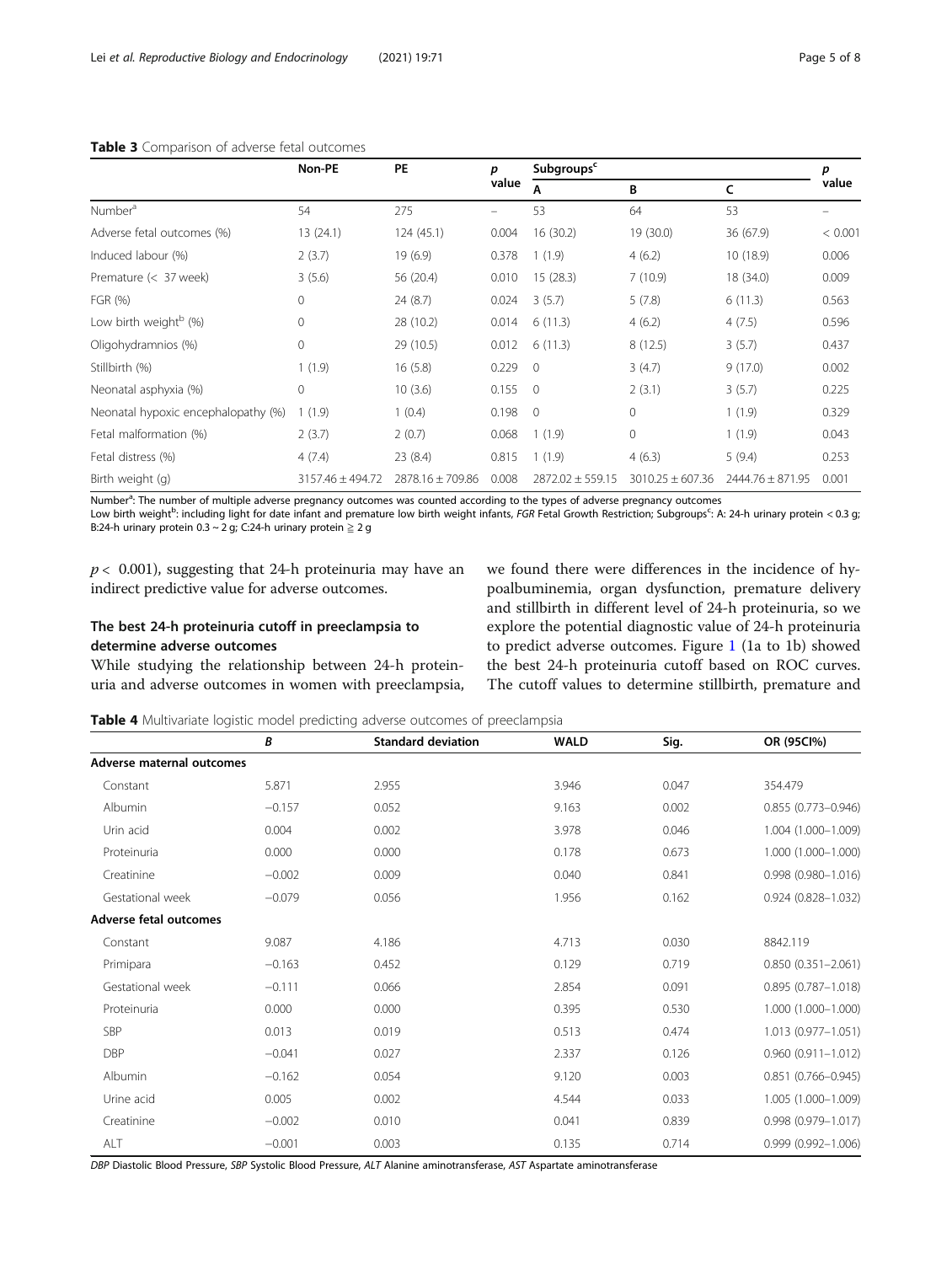<span id="page-5-0"></span>

fetal distress were 3965.0 mg/24 h, 984.75 mg/24 h and 1503.85 mg/24 h, those corresponding area under the ROC curve (AUC) were 0.816, 0.618 and 0.745  $(p < 0.001, p = 0.034$  and  $p = 0.003$ , respectively) and odds ratios (ORs) (95% confidence interval, CIs) were 12.46 (3.46–44.88), 2.48 (1.15–5.37) and 10.02 (2.14– 46.80), respectively. Although univariate analysis showed that there was a difference in the incidence of organ dysfunction among three subgroups, the cutoff value obtained by ROC curve was not significant.

### **Discussion**

Previous studies have shown that the degree of 24-h proteinuria is positively correlated with the severity of PE and the occurrence of adverse pregnancy outcomes [\[5,](#page-7-0) [12,](#page-7-0) [13](#page-7-0)]. Therefore, proteinuria was once considered to be one of the necessary indicators for clinical diagnosis of PE [[6](#page-7-0)]. However, in recent years, the necessity of proteinuria in the diagnosis of PE has been controversial. In a 2010 study [[14](#page-7-0)], researchers showed that PE patients with proteinuria had higher blood pressure and cesarean section rates than PE patients without proteinuria, but proteinuria was not a predictor of adverse pregnancy outcomes. The ACOG (2013) [[7](#page-7-0)] adjusted proteinuria from a necessary index to an additional index in the diagnosis of PE, and deleted 24-h proteinuria ≥5 g from the diagnostic criteria of severe PE since only a minimal relationship existed between proteinuria and adverse pregnancy outcomes. In the latest guideline ACOG (2019) [\[8\]](#page-7-0), this change in diagnostic criteria is still retained. It suggests that although preeclampsia is usually accompanied by new-onset proteinuria, hypertension and other signs or symptoms of preeclampsia may present in some women without proteinuria. In the absence of proteinuria, new-onset hypertension with the new onset of any of the following can be diagnosed as preeclampsia: thrombocytopenia, renal insufficiency, impaired liver

function, pulmonary edema. Chinese guideline for diagnosis and treatment of hypertensive disorder in pregnancy (2015 Edition) also pointed out that proteinuria was not a decisive factor in the diagnosis of PE, but played an important role in evaluating the prognosis of  $PE$  [\[11\]](#page-7-0). In 2018, The International Society for the Study of Hypertension in Pregnancy (ISSHP) defined presence of proteinuria is not necessary to diagnose preeclampsia [\[15\]](#page-7-0). At the same time, some scientists still hold the opinion that proteinuria is closely related to adverse pregnancy outcome in patients with preeclampsia, but few studies proved the relationship between the degree of proteinuria and a specific perinatal / neonatal outcome in women with preeclampsia.

In present study, the rate of cesarean section in PE group was significantly higher than that in non-PE group. This could be because some patients with preeclampsia need to terminate the pregnancy early, but the cervix is not mature, or in severe cases, the pregnancy needs to be terminated immediately. Besides, our results showed the incidence of adverse outcome in PE group was higher than that in non-PE group, including hypoalbuminemia, oligohydramnios, organ dysfunction, retinal disease, premature delivery, FGR, low birth weight, this result is consistent with Homer's [\[16\]](#page-7-0), suggesting that PE could be one of the factors affecting pregnancy outcome. PE is a systemic vascular disorder characterized by new-onset hypertension and proteinuria after 20 weeks of gestation, and its basic pathophysiological lesion is systemic arteriolar spasm. Therefor, this disease can affect almost every organ system and lead to complications related to preeclampsia [\[17\]](#page-7-0). When renal arterioles are affected, patients may develop a decrease of renal blood perfusion and glomerular filtration rate, as the damage progresses, the basement membrane cells and vascular endothelial cells can be damaged, which results in increased vascular permeability, massive protein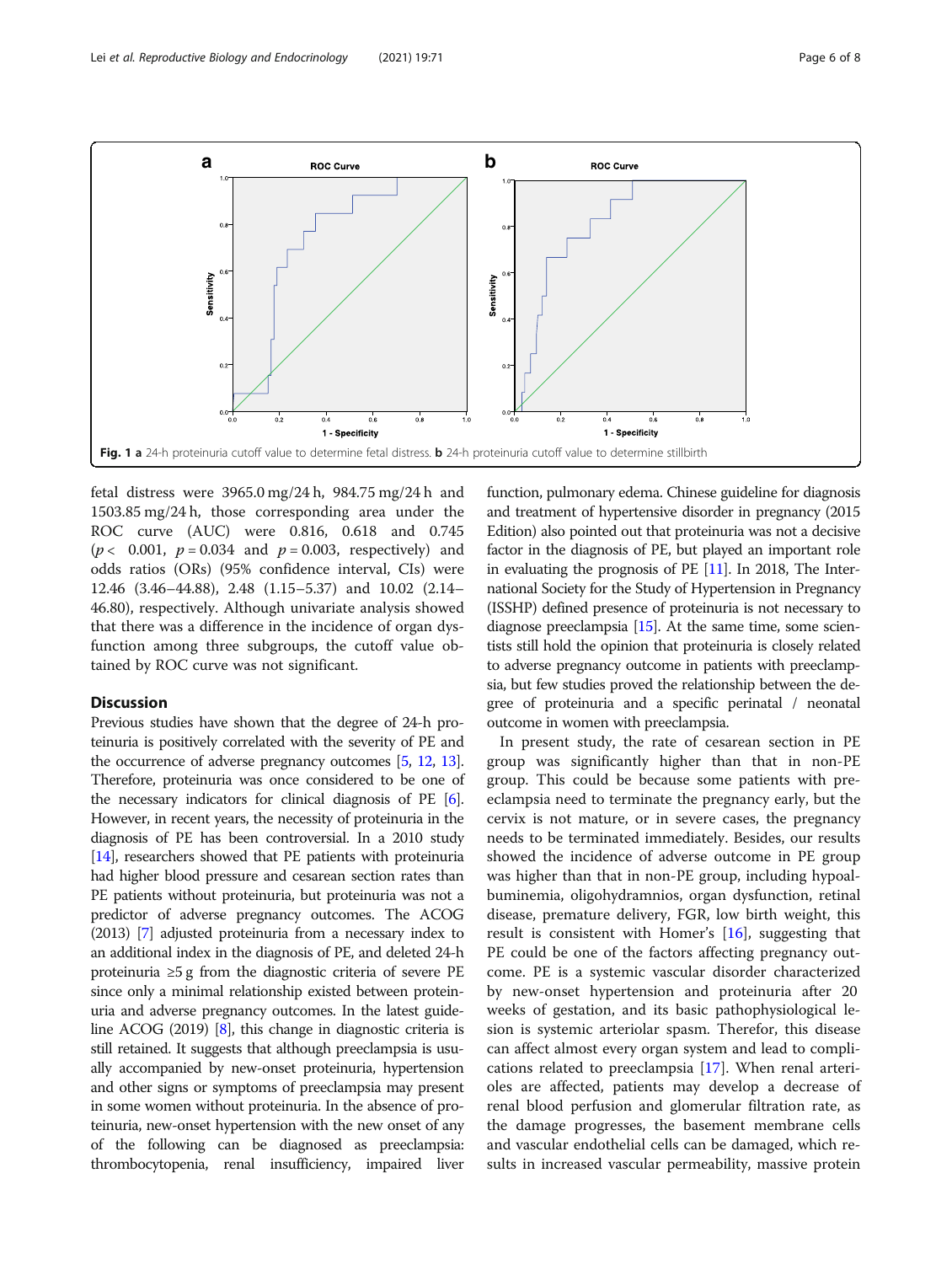loss and proteinuria [\[17\]](#page-7-0). A large amount of proteinuria makes pregnant women prone to hypoproteinemia and organ dysfunction. Retinal arteriole spasm can easily lead to retinal detachment. In addition, pregnant women are in a state of hypercoagulability during pregnancy, and the vascular endothelial cell injury in patients with preeclampsia further leads to microvascular thrombosis. Oligohydramnios in patients with preeclampsia may be caused by placental microthrombosis [[18\]](#page-7-0). Combined with the results of the study and the pathological features of PE, proteinuria may be a potential index to predict pregnancy outcomes in preeclampsia patients.

In this study, non-PE patients were limited to undiagnosed preeclampsia and without proteinuria, while not all PE patients had proteinuria according to the 2015 diagnostic guidelines, and there were differences in basic conditions and a variety of biochemical indexes between the two groups, which could not prove a clear relationship between adverse outcome and proteinuria of PE patients. Considering this potential limitation, we performed subgroup analysis and correlation analysis on patients with PE who underwent 24-h proteinuria detection to further explore the relationship between urinary protein and pregnancy outcome. We analyzed 175 PE patients with proteinuria in diffrent degree, and found differences exsisted in the incidence of induced labor, hypoalbuminemia, organ dysfunction, premature delivery and stillbirth in pregnant women with 24-h proteinuria. Contrary to Newman's [\[19\]](#page-7-0), Sérgio Hofmeister Martins-Costa's [\[20](#page-7-0)] findings, their studies showed that excessive proteinuria did not mean a more serious outcome, and the increased proteinuria had nothing to do with the risk of adverse outcomes, but in present study, we found the increase of proteinuria could add the rate of adverse outcome of preeclampsia. Moreover, with the increase of the degree of 24-h proteinuria, the incidence of induced labor and stillbirth increased. These results demonstrate that proteinuria may be one of the factors of adverse pregnancy outcome in patients with preeclampsia and this result is consistent with Kumari's [\[21\]](#page-7-0) and Chan's [[22](#page-7-0)].

As reported in our results, the massive group had a shorter gestational week and a higher premature birth rate, but it is still unknown whether this condition is the result of doctors' choice or whether it is caused by the disease process itself, so we pay more attention to the adverse outcomes that are less affected by artificial manipulation. We used correlation analysis to explore the relative factors of adverse pregnancy outcome in patients with preeclampsia. The results showed that 24-h proteinuria, serum albumin, creatinine, uric acid and gestational week were all related to adverse pregnancy outcome. Binary logistic regression analysis results showed the predictive indicators with statistically significant differences were albumin, urine acid. The accuracy of the model predicting the adverse maternal outcome and adverse fetal outcome were 72.6, 68.2%, respectively. In our study, 24-h proteinuria was negatively correlated with albumin, it means we cannot deny the role of 24-h proteinuria in predicting adverse outcomes in patients with preeclampsia.

For decades, few studies have demonstrated a clear relationship between the degree of proteinuria and a specific perinatal / neonatal outcome in women with preeclampsia. In 2020, Mamoru Morikawa et al. [[23](#page-7-0)] first demonstrated the relationship between the severity of the Protein: Creatinine (P/C) ratio at delivery and perinatal / neonatal outcomes among women with preeclampsia based on a ROC curve, the best P/C ratio cutoff values in preeclampsia to determine early preterm birth (EPB) and maternal central serous chorioretinopathy (CSC) were 4.1 and 4.8, respectively. The results indicated that the best cutoff value of the P/C ratio at delivery for worsened perinatal outcomes in women with preeclampsia was 4.8. In present study, we used the ROC curve to analyze the relationship between 24-h proteinuria and adverse outcomes of patients with preeclampsia, and obtained the corresponding cutoff value. The cutoff value to determine hypoproteinemia, stillbirth, preterm birth and intrauterine distress were 1935 mg/24 h, 3965.0 mg/24 h, 984.75 mg/24 h and 1503.85 mg/24 h, respectively. Obviously, the cutoff values of 24 h proteinuria varies from different adverse outcomes, this may be one of the reasons for the controversy in the application of urine protein in preeclampsia. These cutoff values may be limited in clinical application, but it is undeniable that proteinuria has been once again confirmed to be associated with adverse outcomes, which also suggests that doctors still need to be vigilant about proteinuria in the treatment of patients with PE.

## Conclusions

In conclusion, the increase of 24-h proteinuria may lead to an increase in the incidence of adverse outcomes in women with preeclampsia. We suggest that proteinuria should be retained as one of the monitoring indexes for patients with preeclampsia. However, the pregnancy outcome of patients with preeclampsia is affected by many factors, so the monitoring of proteinuria combined with the consideration of complications and other laboratory indicators may have a more accurate prediction of adverse pregnancy outcomes.

#### Abbreviations

ACOG: American College of Obstetricians and Gynecologists; ALT: Alanine Aminotransferase; AST: Aspartate aminotransferase; AUC: Area Under Curve; CI: Confidence Interval; DBP: Diastolic Blood Pressure; DIC: Disseminated Intravascular Coagulation; EPB: Early Preterm Birth; FGR: Fetal Growth Restriction; ORs: Odds Ratio; P/C Ratio: Protein Creatinine Ratio; PE: Preeclampsia; ROC: The Receiver Operating Characteristic curve; SBP: Systolic Blood Pressure